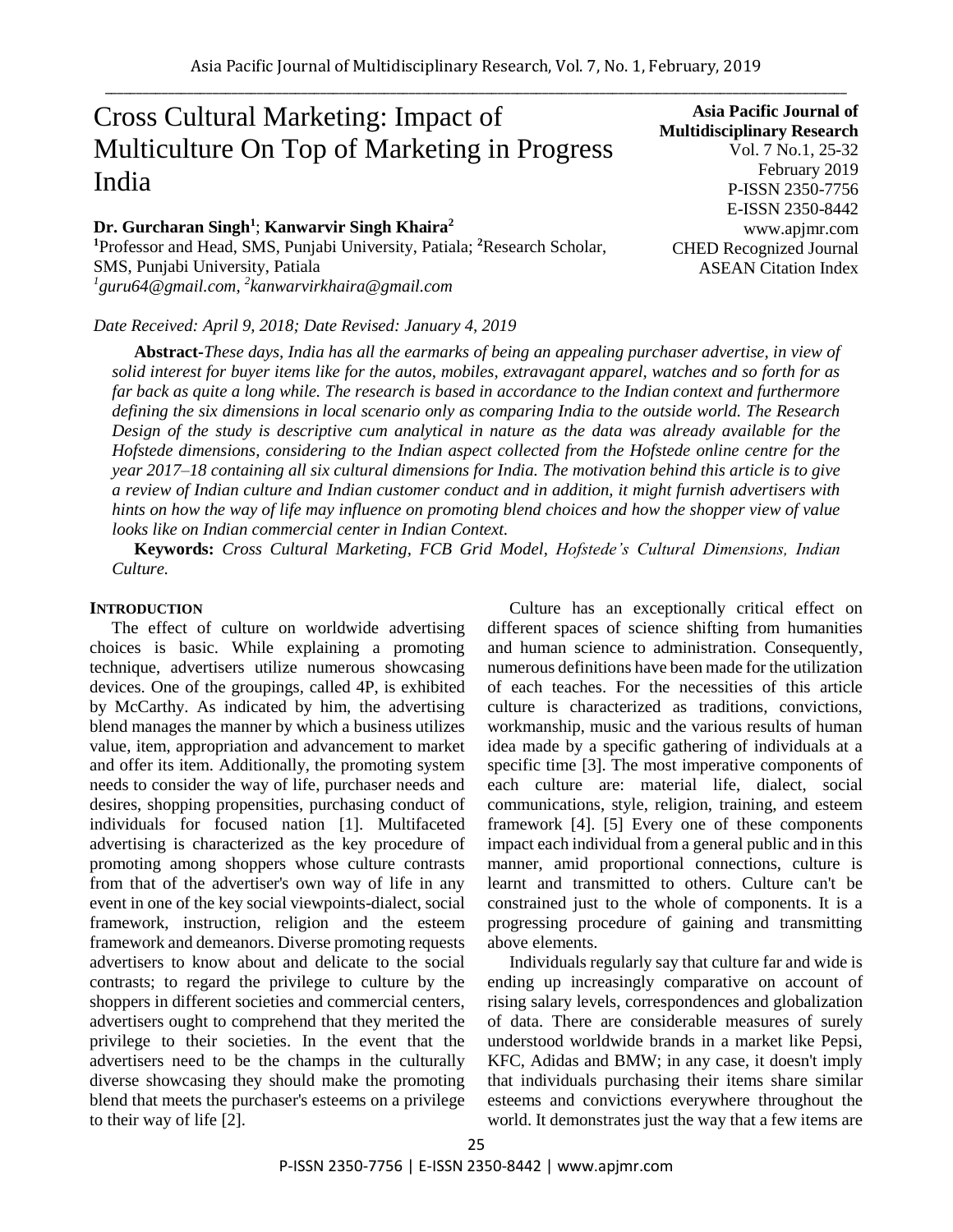general. Just by social viewpoints, can be clarified the contrast amongst eating and shopping propensities for two nations with a similar wage for each capita [6]. Albeit every nation has the distinctive social angles, be that as it may, in India it is very mainstream, particularly for young people as they are changing the western style of living which may be one reason why culture is winding up so comparative. An essential truth for promoting experts is that the way of life impacts purchaser conduct. This is the fundamental undertaking for them under the showcasing idea. Customers differ extremely solid in age, salary, instructive level, taste and portability designs. Along these lines, it is imperative to fulfill all customer gatherings [1]. Besides, individuals in India have diverse esteems and states of mind that additionally decide their decisions. This is the reason foreseeing purchaser conduct without knowing the way of life of a general public is genuinely unimaginable.

# *Origin of Hofstede Dimensions*

The hypothesis of Hofstede's social measurements constitutes a system spinning around culturally diverse correspondence, which was formulated by Geert Hofstede. The measurements all in all depict the effect of the way of life imbued in the public arena on the estimations of the individuals from that society. So far as universal business is concerned, the measurements of culture frame an essential aspect.

 Global comparison of culture on basis of Hofstede dimensions. As for national scores on a size of 1 to 120 (1 speaking to the least and 120 speaking to the most astounding), the accompanying global correlation has been made between societies: Arab, African, Asian and Latin nations have a higher score with respect to control remove record while Germanic and Anglo nations have a lower score. While Europe and North America are exceedingly individualistic, Latin America, Africa, and Asia score low on the independence list with solid collectivist qualities. Highest vulnerability shirking scores are controlled by Latin American nations, Japan and Eastern and Southern Europe. The score is bringing down for Chinese, Nordic, and Anglo culture nations. Once more, Anglo nations, Japan, and European nations, like Switzerland, Austria and Hungary have high manliness scores. Long-term approach is high in East Asia, moderate in Western and adding for Eastern Europe and low in Latin America and Africa. Nordic Europe, Anglo nations, certain locales of Africa and Latin America have high liberality scores, while Eastern Europe and East Asia display more restriction.

Understanding the FCB Grid Model

Foote, Cone and Belding Model which is likewise named as FCB Grid, was detailed in the year 1980 by Richard Vaughn. The Foote, Cone and Belding Model composed in a lattice design in light of 'Think and Feel' as the base components. It coordinates both our imaginative methodology and our media system as it illuminates how customers approach the purchasing procedure for various items. The Grid encourages us comprehend where an item remains in the psyche of a buyer, by evaluating regardless of whether buy requires a profoundly included passionate choice or an exceedingly included scholarly choice.

 Key favorable circumstances of utilizing Foote, Cone and Belding Model: Foote, Cone and Belding Model are exceptionally levelheaded and intelligent. It is very reasonable since it depends on human brain research. The model is reliable since it doesn't include discourses about changing shopper mentality yet just displays their buy related conduct. Though the model examines just about the customer conduct, it is equipped for applying impact over purchaser mantra, on buy related choices. This adjustment in attitude makes customers considers options amid their next buy. A purchaser who considers his buy design through the Foote Cone and Belding Model has a tendency to comprehend the non-reason way in which a portion of his buy choices were made. This achieves an adjustment in his conduct influencing him to think objective, before making a buy instead of harping on horizontal considerations.

## **INDIAN CULTURE**

India is a differing nation regarding individuals, dialect, religion, social practices, traditions and conventions. It is known to be one of the most established human advancements on the planet with a history crossing over 10,000 years. The way of life of India has been formed by the very history, its remarkable geology and the fuse of traditions and conventions from its intruders and in addition neighbors and all the more significantly by protecting its antiquated legacies. From the thirteenth century onwards, following the Islamic victories and the resulting European colonialization, culture of India has been affected by Turkish, Persian, and Arabic and English societies [7]. In spite of all the strain, the Indian culture has not been liable to real westernization which demonstrates its solid roots and people groups' faith in their way of life.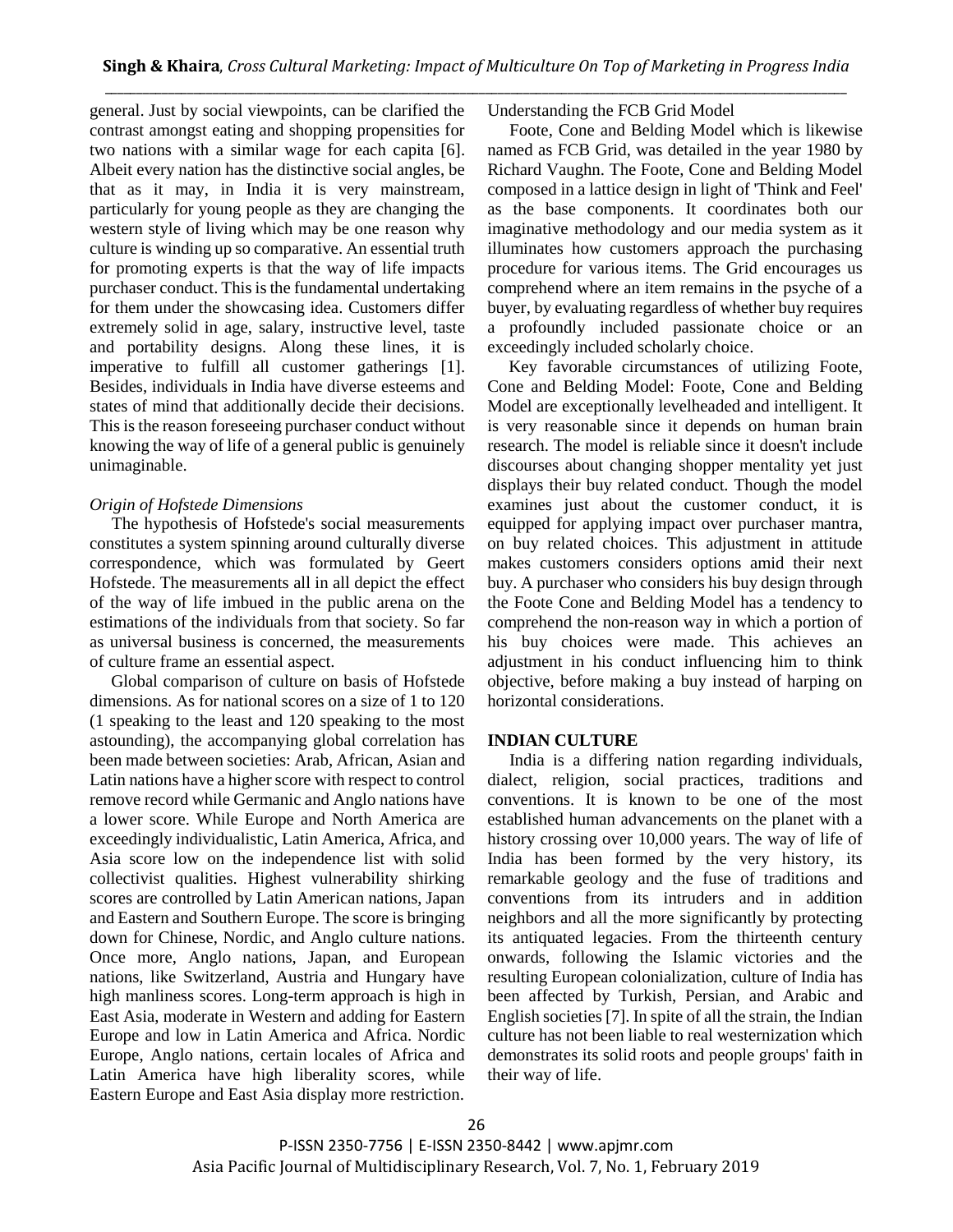# *Language*

Dialect is a critical perspective in promoting and in business correspondences. It is an essential issue in promoting, and also in arrangement. Dialect is a message transmitted by words, or by other nonverbal structures-signals, eye to eye connection or through other body developments. Dialect is imperative territory of social effect. Indian Advertising on TV has a tendency to be in Hindi, English or a mix of the two. Coke has been utilizing a mix of English and Hindi in its publicizing called "Hinglish" which is seen by Business week as mirroring the way that the Indian purchasers enjoys a mix and it is a piece of its most recent endeavor to center around the adolescent market [8]. India is where aggregate of 1652 dialects are talked, however just 22 dialects are recorded as official dialect. [9] Over (half) of India's Current Population contribute the young beneath 25 who know remote dialects for the most part English and French, regardless of whether they don't, they know some normal and prevalent articulations seeing from TV, Mobile Phones or other Electronic Gadgets. Outside Language can be utilized as a part of plug which is focused to particular gathering of youthful, dynamic, high-taught purchasers, what merits seeing in promoting of a few items in India, that extravagance and marked items like autos, watches, scents and so on, for the most part have outside dialect trademarks. For instance, for autos the dialect favored is English, since items are seen to be more expert. For aromas the best outside dialect is French, this dialect is associated with extravagance, magnificence and a high society life. It is additionally conceivable to construct the advertising methodology with respect to a remote brand. Indians lean toward the brand names that are in a dialect of nation of starting point and nation of produce.

India is a country which is known for its rich legacy and publicizing offices set up their promoting spending plans as understanding to the neighborhood dialect of the state. As, including of the universal organizations like Apple, General Motors, McDonald's and so on, they all publicize in making utilization of the English dialect. Be that as it may, National level organizations like Infosys, TOI, CCD and so forth, may differs their promoting effort as understanding to the locale.

# *Religion*

Religion is an extremely essential viewpoint, since it is a basic component in each culture. Religion influences singular conduct by its principles; "Most societies find in religion an explanation behind being".

India is a country of numerous religions with Hindus and Muslims overwhelming the vast majority of the populace and afterward comes the Sikhs, Christians, and Buddhism. India likewise has various littler religious minorities. Young people and individuals around thirty years are not as religious as more seasoned individuals and they like disputable advertisements. Amid the most recent couple of years it is anything but difficult to see that the more youthful age does not think much about their religious convictions and the qualities. The Religious pioneer's supposition isn't essential for them and does not impact their purchaser conduct.

In India, major occasions are associated with religion. Notwithstanding, as in Western societies amid Christmas time, Indians spend a great deal of cash for presents amid Diwali time. It is the time when the real ads battles are focused on. Besides, Indians are persuaded that they are an incredibly neighborly country and get a kick out of the chance to be affirmed of this. In the past it was frequently said "A visitor in the home, God in the home", which implied that a visitor must be offered all the best things accessible particularly amid Diwali time when family and companions accompany visits. Henceforth, these days you can hear the articulation "Stray into the red, yet do it in style". In this way, Diwali period is great for merchandise as well as for banks. So it is a period when interest for credits is extremely high. Obviously banks that are working in the Indian market saw this opportunity, and now just before Diwali time there is a tremendous scope of offers to be looked over.

## *Value System and Attitudes*

A great part of the human conduct relies upon a qualities and states of mind. Our qualities and demeanors help to figure out what we believe is good and bad, and what is imperative and what is attractive" [6]. States of mind are assessments of choices in light of esteems [10]. Qualities affect purchaser conduct; kids take in fundamental esteems from their general public and family [1]. The Indian demeanor to publicizing contrasts from the involvement in different nations. As a result of their fair patriotism, the most prominent mediums are those which accentuate national esteems. The most imperative, Indian national esteems are as per the following: dialect, history and conventions. Past Research demonstrated that customers have been obtaining local items for their day by day necessities, because of lower costs and love for nation [11].

P-ISSN 2350-7756 | E-ISSN 2350-8442 | www.apjmr.com Asia Pacific Journal of Multidisciplinary Research, Vol. 7, No. 1, February 2019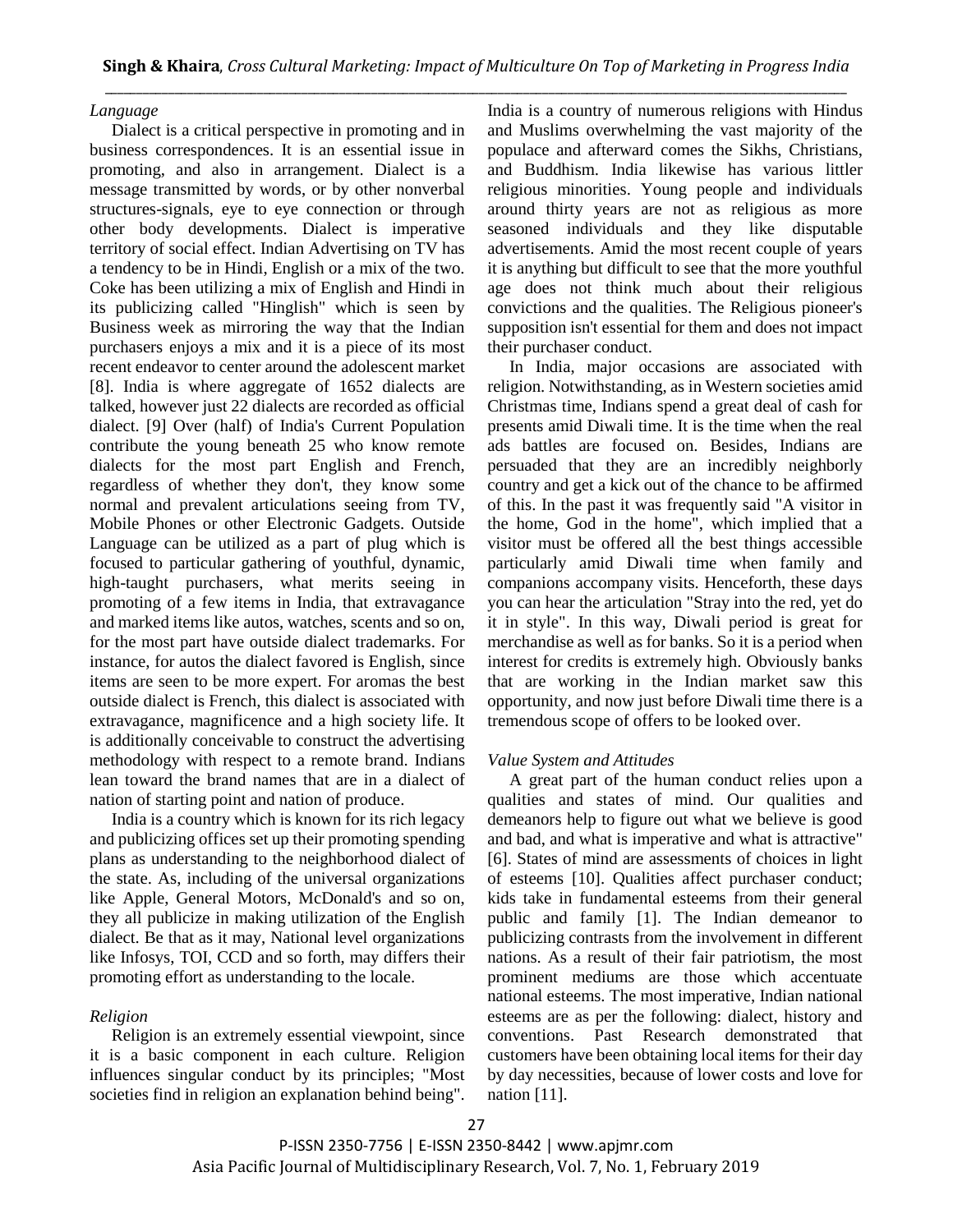The change in nature of local items expands the eagerness of buyers to buy Indian brands, particularly the ones for regular utilize. In addition, shoppers are purchasing items in view of cost and quality, and not on account of the item are of Western starting point. When purchasing an extravagance item, Indians give careful consideration to the nation of source and nation of produce. The nature of an item is essential for individuals, if the cost is too high. Principle factors that influence Indians to choose to purchase to a specific item are value, quality and its more extended timeframe of realistic usability to use it for the more drawn out length. Typically, less than impressive clients rely upon client prosperity, which is the reason for the poorer individuals the elements like nation of cause or brand name are not as imperative as cost.

# **OBJECTIVES OF THE STUDY**

This study aims to analyze four different sequences to which as how different consumers get influenced using the FCB Grid Model; and to analyze different cultural dimensions using Hofstede's cultural dimensions.

## **METHODS**

# **Scope of the Study**

The research was based in accordance to the Indian context and furthermore defining the six dimensions in local scenario only as comparing India to the outside world. The Year targeted for the research is 2017-18, as the dimension scores for India are uniquely defined and specified.

# **Research Design**

The Research Design of the study was descriptive cum analytical in nature as the data was already available for the Hofstede dimensions, considering to the Indian aspect. Moreover, the cultural insight data is available in arranged form and though the personal examination in relate to various dimensions could also be judged.

# **Type of Data**

Secondary Data was targeted from both secondary and primary data, which was collected from the Hofstede Insight-an online website to analyze scores for the various dimensions for specific countries. Secondary data was earmarked further to define the behavior, attitude and lifestyle of Indian people as whole.

## **Collection of Data**

The research is based on Processed Data. The Data is collected from the Hofstede online center for the year 2017–18 containing all six cultural dimensions for India.

# **Limitation of the Study**

The only limitation of the study is that the scope defined considers only the Indian nation and does not configures for any other country or includes data for any nation other than India.

## **RESULTS**

FCB Grid Model depends on customary reaction hypothesis of the progressive system of impacts and its variations. In this model, the measurement of think versus feel association write is incorporated. Inclusion measurement identifies with the significance and required idea of settling on obtaining choice and potential misfortune or hazard if there should be an occurrence of wrong choice [12]. The measurement of think versus feel is hypothetically in light of cerebrum specialization. By review to these measurements of high/low inclusion level and think/feel association write, the FCB Grid Model groups purchaser basic leadership for items and administrations into four sorts i.e., quadrants;

- i. High inclusion/think
- ii. High inclusion/feel
- iii. Low inclusion/think
- iv. Low inclusion/feel

Additionally, these four sorts of shopper choice making further portrays four essential kinds of promoting arranging methodologies appeared in Figure 1.

•Informative Strategy is fitting for exceptionally including items and administrations where sound reasoning and monetary contemplations win and the standard showing chain of importance 'learn–believe– do' is the ordinary reaction demonstrate or the grouping in which purchaser's procedure promoting messages.

•Affective Strategy is for very including and candidly spurred buys of items that satisfy the requirement for self–regard, or for which buy choices are driven by intuitive and conscience–related motivations.

•Habitual arrangement Strategy is for low– association/think items with such reutilized buyer conduct that learning happens frequently after exploratory trial purchasing.

•Satisfaction Strategy is fitting for low– contribution/feel items, things of individual taste for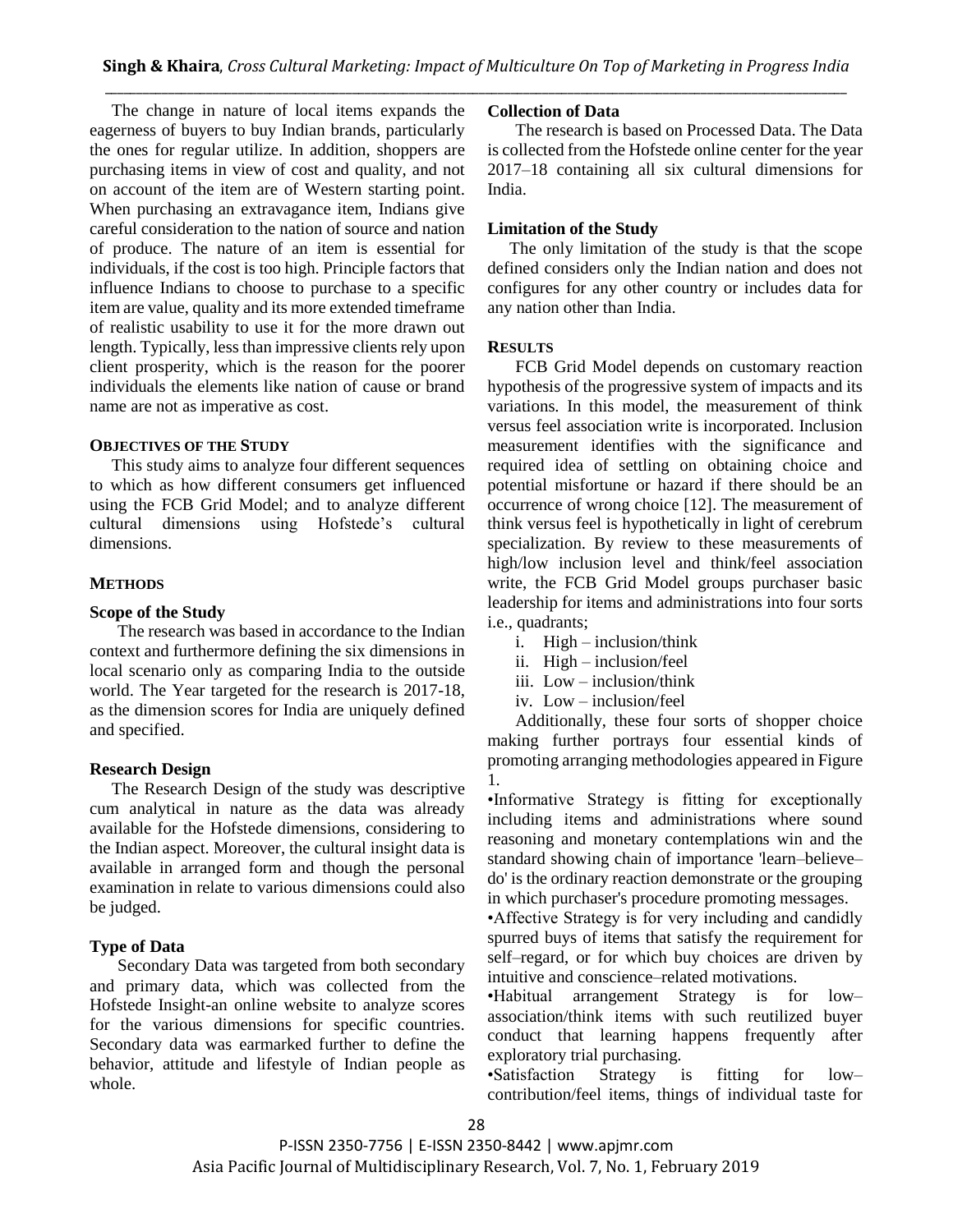which item encounter is a fundamental piece of the correspondence procedure.

|                     | Think                                                                 | Feel                                                                  |
|---------------------|-----------------------------------------------------------------------|-----------------------------------------------------------------------|
| High<br>involvement | <b>Informative</b><br>(economic)                                      | Affective<br>(psychological)                                          |
|                     | Feel $\rightarrow$ Do<br>Learn $\rightarrow$                          | Feel $\rightarrow$ Learn $\rightarrow$ Do                             |
| Low<br>involvement  | Habitual<br>(responsive)<br>Do $\rightarrow$ Learn $\rightarrow$ Feel | Satisfaction<br>(social)<br>Do $\rightarrow$ Feel $\rightarrow$ Learn |

**Figure 1**: FCB Grid Model

The FCB Grid Model permits arrangement of items into four quadrants by consolidating the two measurements of high versus low inclusion level and feel versus think contribution write. The high– inclusion/think items incorporate home apparatuses, battery razors, protections, electronic machines and so on. The high–contribution/feel items incorporate corrective items, costly materials, house support materials, and gem dealer and so on. The low– contribution/think items incorporate day by day use items, engine oil or oil related items and so on. The low–contribution/feel items incorporate brew, treat, fast food and sodas.





29 P-ISSN 2350-7756 | E-ISSN 2350-8442 | www.apjmr.com Asia Pacific Journal of Multidisciplinary Research, Vol. 7, No. 1, February 2019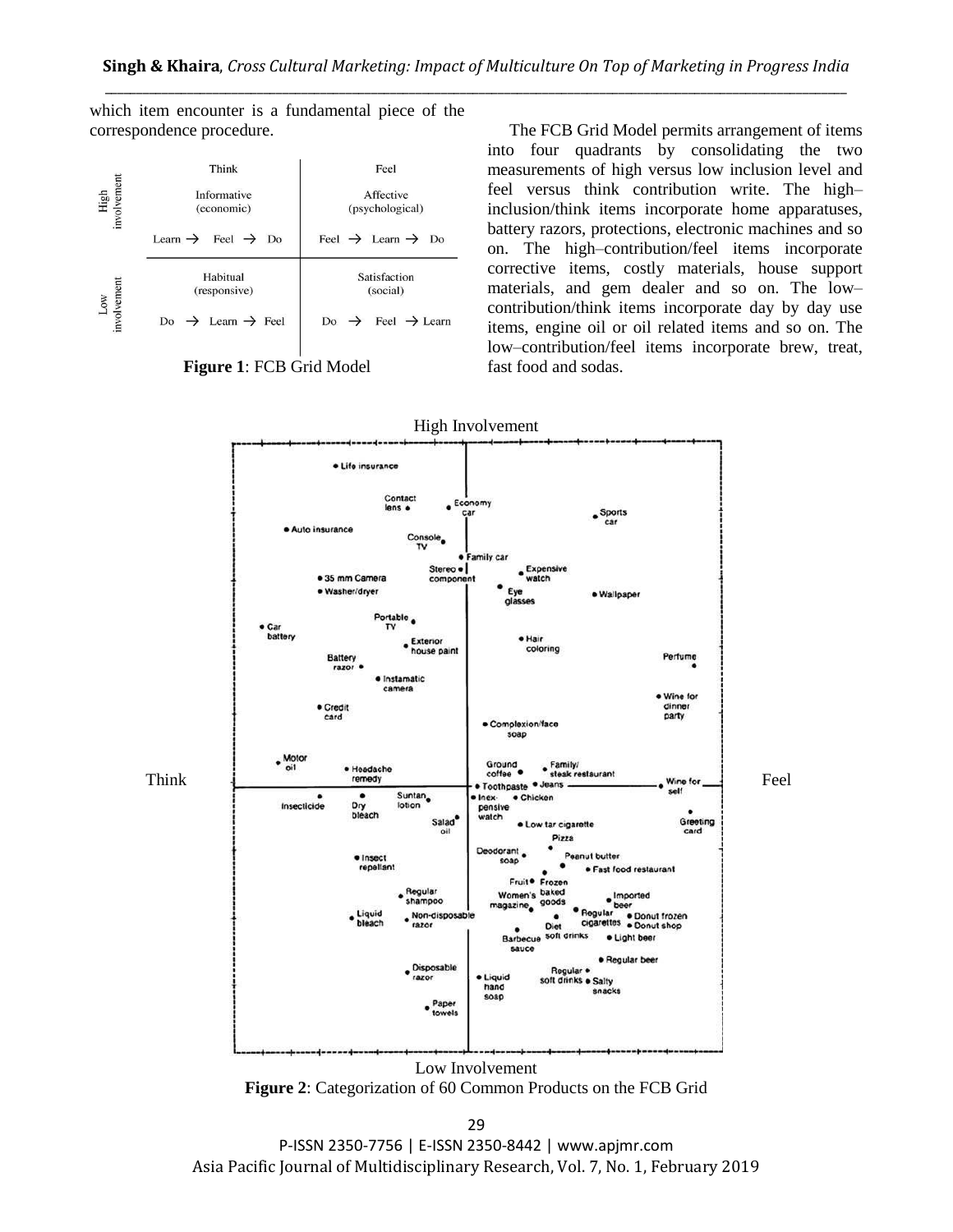High–contribution items have been portrayed as significant, irregular, hard to comprehend, unsafe and deserving of a purchaser's consideration, while low– association items are depicted to be typical, simple to utilize, or include insignificant hazard and further proposes diverse promoting system for items in various level of inclusion.

Think–situated buying choices along these lines generally has a tendency to be legitimate and objective, predominantly in light of utilitarian items qualities while feel–arranged acquiring choice gets from picture, emotions and tangible impacts. [13] Afterward exhibited a point by point record of the improvement of scales for estimating the areas of different items and mapped normal kinds of items on the FCB Grid appeared in Figure 2.

# The **Graph** shows India's position on the cultural dimension index.



# Hofstede Cultural Dimensions Score of India (**Graph** adopted from the *[www.clearlycultural.com](http://www.clearlycultural.com/)*, authored by *Hofstede*)

Power Distance is characterized as "the degree to which the less capable individuals from establishments and associations inside a nation expect and acknowledge that power is dispersed unequally" [14]. India scores high on the power remove scale, with a positioning of 77 contrasted with a world normal of 56.5. High file shows an abnormal state of disparity of influence and riches acknowledged inside the general public all in all. Rank and age are essential determinants of the energy of a person. In any sort of a setting, discourses and choices are driven by senior individuals and those in the lower positions are intended to take after. Laborers from the most reduced positions in an association or a family unit address seniors as "sahib" or "mem-sahib" signifying "ace" or "courtesan" individually. Being a very religious nation, it isn't phenomenal to discover individuals who

venerate their seniors or managers as types of god/goddess, particularly in provincial India. More youthful individuals from the family bow down to touch the feet of their older folks even today.

Individualism–Collectivism portrays the degree to which the general public esteems assemble standards or individual opportunity. With a low score of 48 on the list, India holds a solid feeling of group. People tend to put others before him/her. "Fellowship" takes an alternate importance in the nation, where companions regularly drive a person to support the delight of the entire gathering. Voyaging alone is viewed as odd and perilous. Society assumes an essential part where individuals always stress over what the neighbors may say in regards to one's doings or belonging. Age old articulations like "Log kya kahenge" signifying "what individuals will state" are as yet existent in the nation. Youngsters are not urged to be free and independent, since the family is required to give an agreeable domain to augment the improvement of a kid's identity. Be that as it may, these conventions may change alongside the changing social esteems in India today. Higher individual objectives and harder rivalry support distinction among the cutting edge populace. Albeit one may put his companions previously him as far as individual space, he/she might be exceptionally prospective in the work space to acquire esteemed prizes.

Masculinity centers around how much 'manly' qualities like aggressiveness, accomplishment, the securing of riches and achievement are esteemed over 'female' qualities like relationship building and personal satisfaction. This measurement likewise manages the acknowledgment of certain sexual orientation part separation in the general public. India has a high manliness positioning at 56, with the world normal at 51. While as a manly society Indians accentuate realism and riches, the Hindu and Sikh religion reproves such esteems for nurturance and look after different creatures. Qualities from the two shafts of the measurement are therefore existent in the Indian culture particularly with the advanced improvement. Indians are progressively pulled in by western consumerism and materialistic conduct, while staying in contact with their conventional roots. Despite the fact that ladies in business have become regular in India over the most recent couple of years, it isn't deniable that men still summon more regard and power, particularly from other men.

Uncertainty Avoidance alludes to "the degree to which individuals feel undermined by vulnerability and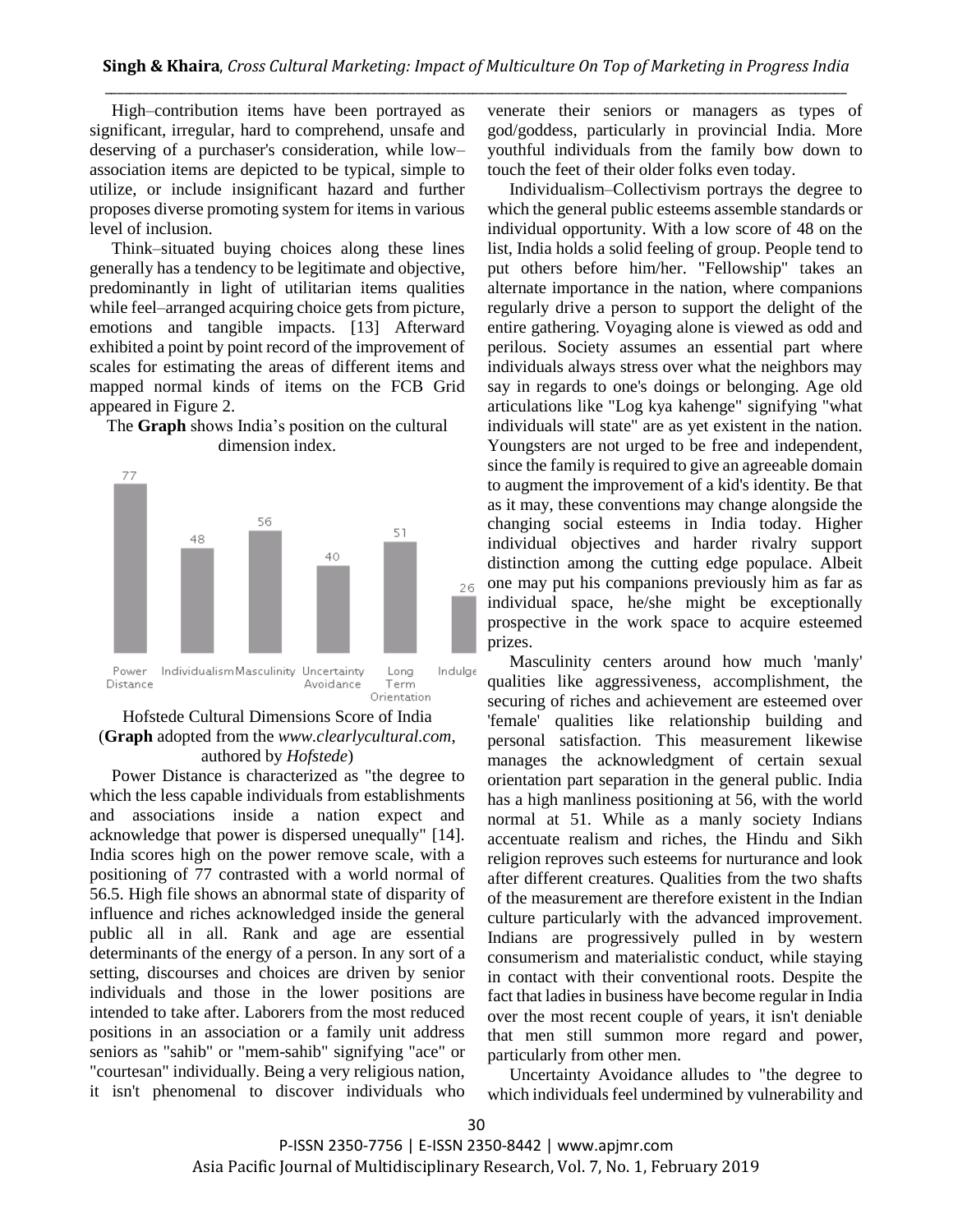uncertainty and endeavor to stay away from these circumstances" [14]. As far as this measurement, India positions low with a score of 40 contrasted with the world normal of 65. Superstitious and religious convictions in destiny and predetermination are as yet common. The idea of "everything occurs as indicated by God's arrangement" is compelling in the basic leadership and hazard taking conduct of numerous Indians. In addition, with the developing rivalry in the market, individuals will go for broke and take pride in such manly conduct. When managing tenets and directions, Indians are somewhat adaptable and pay off isn't remarkable to circumvent such principles. Indians are likewise less restless to indicate feelings out in the open, which can be followed to the significance of social regard. Another reason could be the regard given to the individuals who demonstrate manly characteristics of going for broke. Along these lines the commonness of low vulnerability evasion in India is persistently solid.

Long Term Orientation depicts "how every general public needs to keep up a few connections with its own particular past while managing the difficulties of the present and future", and social orders organize these two existential objectives in an unexpected way. India has a score of 51 on this measurement, which demonstrates an inclination for an all the longer haul, commonsense culture. In India the idea of "karma" rules religious and philosophical idea. Time isn't straight, and hence is not as critical as to western social orders which regularly score low on this measurement. Hinduism is regularly viewed as a reasoning more than even a religion; an amalgamation of thoughts, perspectives, hones and elusive convictions. In India there is an acknowledgment that there are numerous realities and regularly relies upon the searcher. Social orders that have a high score on sober mindedness ordinarily excuse an absence of timeliness, an evolving blueprint in light of changing reality and a general solace with finding the destined way as one comes as opposed to playing to a correct arrangement.

Indulgence is how much little youngsters are mingled. Without socialization none move toward becoming "human". This measurement is characterized as "the degree to which individuals attempt to control their wants and driving forces, in light of the way they were raised". Moderately powerless control is called "Liberality" and generally solid control is called "Restriction". India gets a low score of 26 in this measurement, implying that it is a culture of Restraint. Social orders with a low score in this measurement tend to negativity and cynicism. Individuals with this introduction have the recognition that their activities are controlled by social standards and feel that entertaining themselves is to some degree off-base.

# **CONCLUSION**

To aggregate up, while expounding a showcasing technique for India, advertisers ought to profoundly analyze the market, putting immense consideration on Indian culture, shopping propensities, qualities and convictions of Indians. It is difficult to build up target bunches which have similar thoughts and comparable shopping propensities, yet is conceivable. Be that as it may, advertisers ought to understand that Indian customers are ending up increasingly cognizant about cost and quality. The concise rundown of Indian culture offers insights to advertisers about the general population intrigued by their own particular esteems and states of mind. In Indian Culture, the estimations of the more distant family are prevalent, in spite of the fact that uniqueness is lavishly created in Indians, including a substantial level of flexibility in feeling, considering and development of one's internal life. Aggressive Individualism however is seriously disapproved of in Indian culture since it can upset connections.

Also, purchaser's ethnocentrism, nation of starting point and item need impacts item quality view of Indian shoppers. It is intriguing to take note of that the outcast organizations accompanying the "Day by Day require" items ought not advance their nation of beginning and nation of produce, keeping in mind the end goal to meet the day by day client. With respect to this fragment, Indians demonstrate more enthusiasm towards their own particular nearby made items. The greater parts of Indians still see Western items with higher costs. In this way, organizations wishing to showcase "non-vital", extravagance products to Indians ought to advance the nation of root and fabricate. Finally, nearness of various religions ought to enable advertiser to showcase its items as understanding to them or might bear terrible outcomes and could additionally prompt the most noticeably awful conditions.

# **REFERENCES**

- [1] Kotler. 1998. *Marketing Management*, 6<sup>th</sup> edition, Toronto: Pearson Prentice Hall, pp. 173 and 175, ISBN: 0-13-145757-8.
- [2] Bettman. 1979. An Information Processing Theory of Consumer Choice. Reading, MA: Addison-Wesley, *Advances in Marketing Series*, pp. 40, DOI: 10.1080/17437199.2011.560095.
- [3] Summers. 1987. *Dictionary of Contemporary English*,